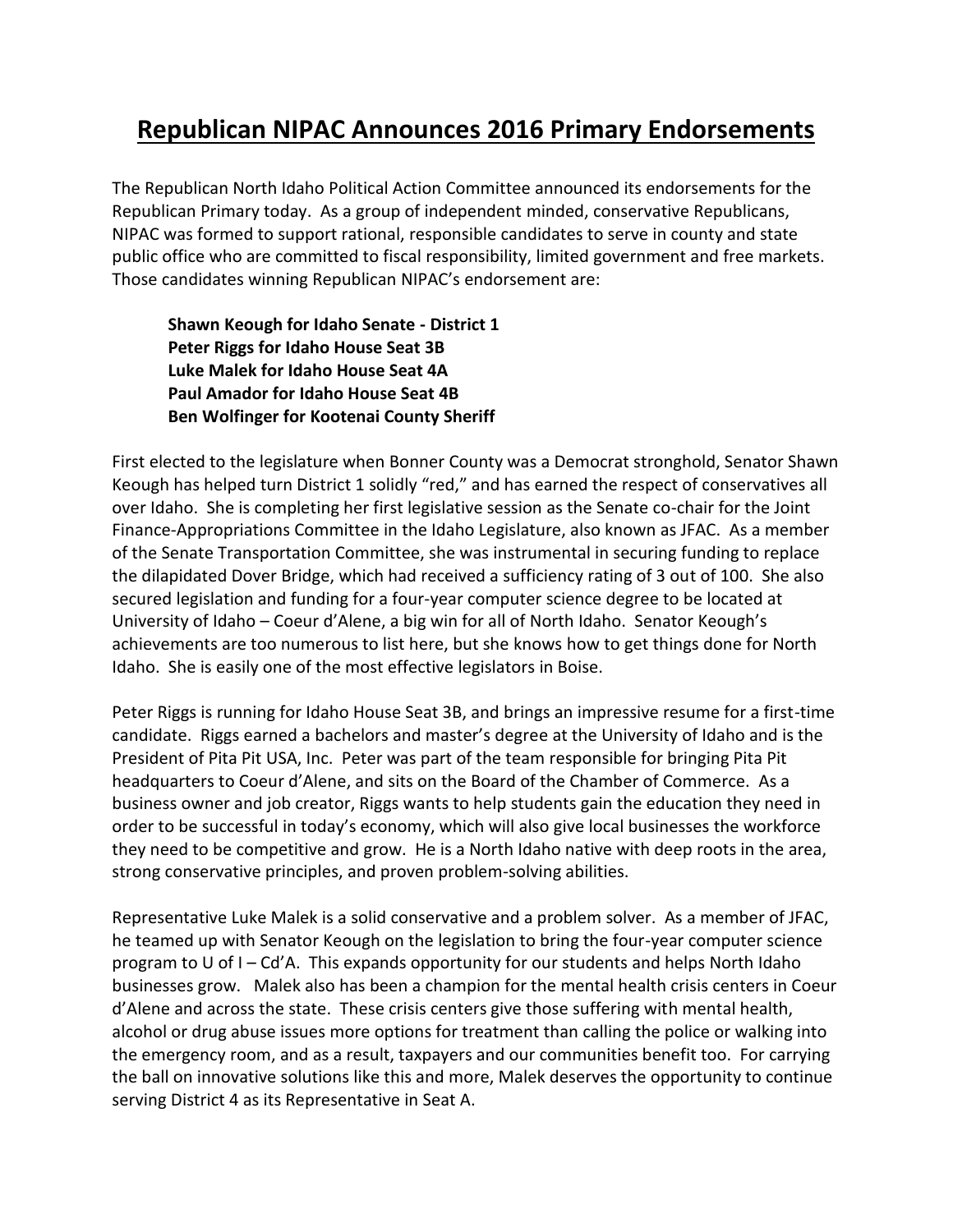North Idaho needs legislators who understand the need for a well-educated and well-trained workforce. We currently do not have enough of those, but Paul Amador has made education, accountability and economic development cornerstones of his campaign. He also understands that government is often the biggest barrier standing in the way of an entrepreneur's success. Paul is perceptive, conservative, pragmatic and most importantly, energetic and hard working. We believe it is time for his opponent to retire and let a new generation serve the people of District 4 in Seat B.

Sheriff Ben Wolfinger has been a member of the Kootenai County Sheriff's Department for more than 30 years. He has shown that small changes and actively engaging the citizens can make a big impact on the department and the community. Every few weeks, there are articles in the local newspapers about the Kootenai County Sheriff's Department warning local residents about the latest scams. On the campaign trail, Sheriff Wolfinger reports that for the first time in the department's history, they have achieved 100 percent compliance in getting all sex offenders in Kootenai County registered who are required to do so. These may not sound like glamorous tasks, but they are important to protecting the citizens of our county. Focusing on the small things, the day-to-day tasks, and getting them right, can make a big difference.

Four years ago, we aired these concerns about John Green: "He's expressed some bizarre views advocating the arrest of federal law enforcement officers in the county, and his agenda contains ideas that have very little to do with the duties of a county sheriff. He seems confused about whether he's running for sheriff or Congress...Last but not least, Mr. Green served as legal counsel for Phil Hart, which calls into question how he would interpret and enforce the law as sheriff." Mr. Green has not adequately addressed any of these concerns, so they remain as relevant in this race as they did in 2012.

NIPAC limited its endorsements to candidates who are opposed in the May 17 Republican primary. However, in races where none of the candidates met NIPAC's criteria, no candidate was endorsed.

Senators Bob Nonini and Mary Souza are unopposed in the Republican primary, but the NIPAC board members wanted to commend these two senators for casting a number of responsible and well-considered votes during the 2016 legislative session. Like Senator Keough and Representative Malek, but unlike the rest of the North Idaho delegation, Nonini and Souza supported important legislation that would improve education and give Idaho students more options to develop career and technical skills to be competitive in the workforce.

NIPAC would also like to commend another candidate, Barry McHugh, who is running for Kootenai County Prosecutor. When McHugh took over the office in 2008, it had been through several scandals and morale was low. McHugh was challenged for reelection in 2012, and we see it as a testament to all he has accomplished in his tenure that he goes unchallenged for reelection in 2016.